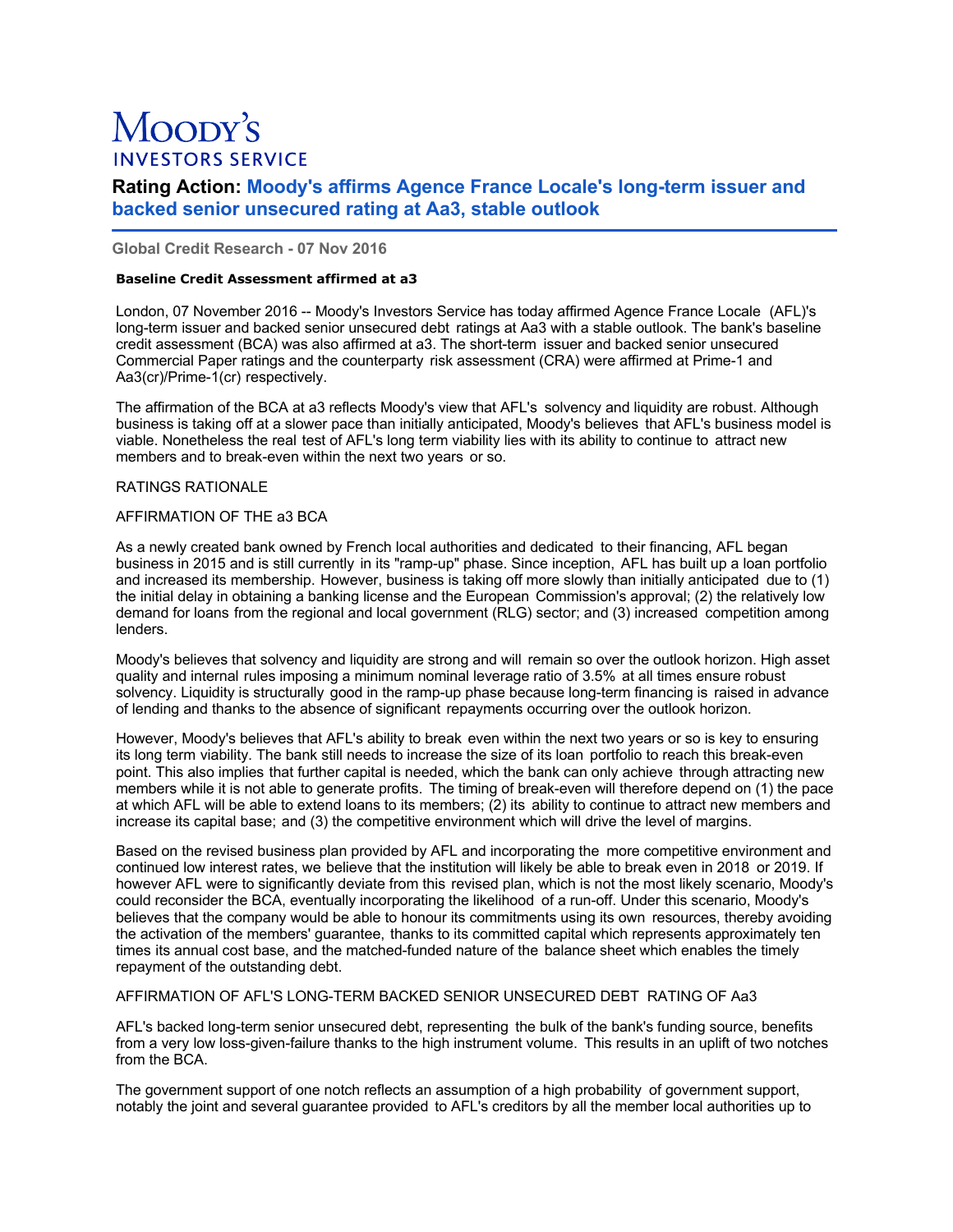their respective outstanding loans at AFL.

#### STABLE OUTLOOK

The outlook on AFL's long-term issuer and backed senior unsecured ratings is stable as Moody's do not anticipate any significant change in the bank's risk profile as long as the rating agency believes the bank's business model is viable.

## WHAT COULD CHANGE THE RATING UP/DOWN

Although unlikely over the outlook horizon, an upgrade of the BCA could be contemplated when AFL has built up a stable franchise, increased its market shares, generated sustainable profits and accumulated capital to grow its business. Due to the still limited market share of AFL, an upgrade of the BCA will likely not result in an upgrade of the long-term issuer and backed senior unsecured rating unless the Government of France's rating is upgraded.

The factors that may lead to a lower BCA include any evidence that AFL's business model is not viable. This may be shown by the institution's inability to (1) increase its membership and build up a loan portfolio that would enable AFL to break even; (2) raise funding at a cost that allows it to originate competitive loans; or (3) follow the credit and funding policies initially contemplated. A significant deterioration in asset quality or operating deficiency, or a deterioration in France' macro profile (currently 'Strong+') could also trigger a downgrade of AFL's BCA.

AFL's long-term issuer and backed senior unsecured rating could be downgraded if (1) its BCA is downgraded; or (2) the probability of parental or government support declines; or (3) the French sovereign is downgraded.

#### LIST OF AFFECTED RATINGS

Issuer: Agence France Locale

- ..Affirmations:
- ....Long-term Counterparty Risk Assessment, affirmed Aa3(cr)
- ....Short-term Counterparty Risk Assessment, affirmed P-1(cr)
- ....Long-term Issuer Rating, affirmed Aa3 Stable
- ....Short-term Issuer Rating, affirmed P-1
- ....Backed Senior Unsecured Regular Bond/Debenture, affirmed Aa3 Stable
- ....Backed Senior Unsecured Medium-Term Note Program, affirmed (P)Aa3
- ....Backed Commercial Paper, affirmed P-1
- ....Adjusted Baseline Credit Assessment , Affirmed a3
- ....Baseline Credit Assessment , Affirmed a3
- ..Outlook Actions:
- ....Outlook remains Stable

#### PRINCIPAL METHODOLOGY

The principal methodology used in these ratings was Banks published in January 2016. Please see the Rating Methodologies page on www.moodys.com for a copy of this methodology.

#### REGULATORY DISCLOSURES

For ratings issued on a program, series or category/class of debt, this announcement provides certain regulatory disclosures in relation to each rating of a subsequently issued bond or note of the same series or category/class of debt or pursuant to a program for which the ratings are derived exclusively from existing ratings in accordance with Moody's rating practices. For ratings issued on a support provider, this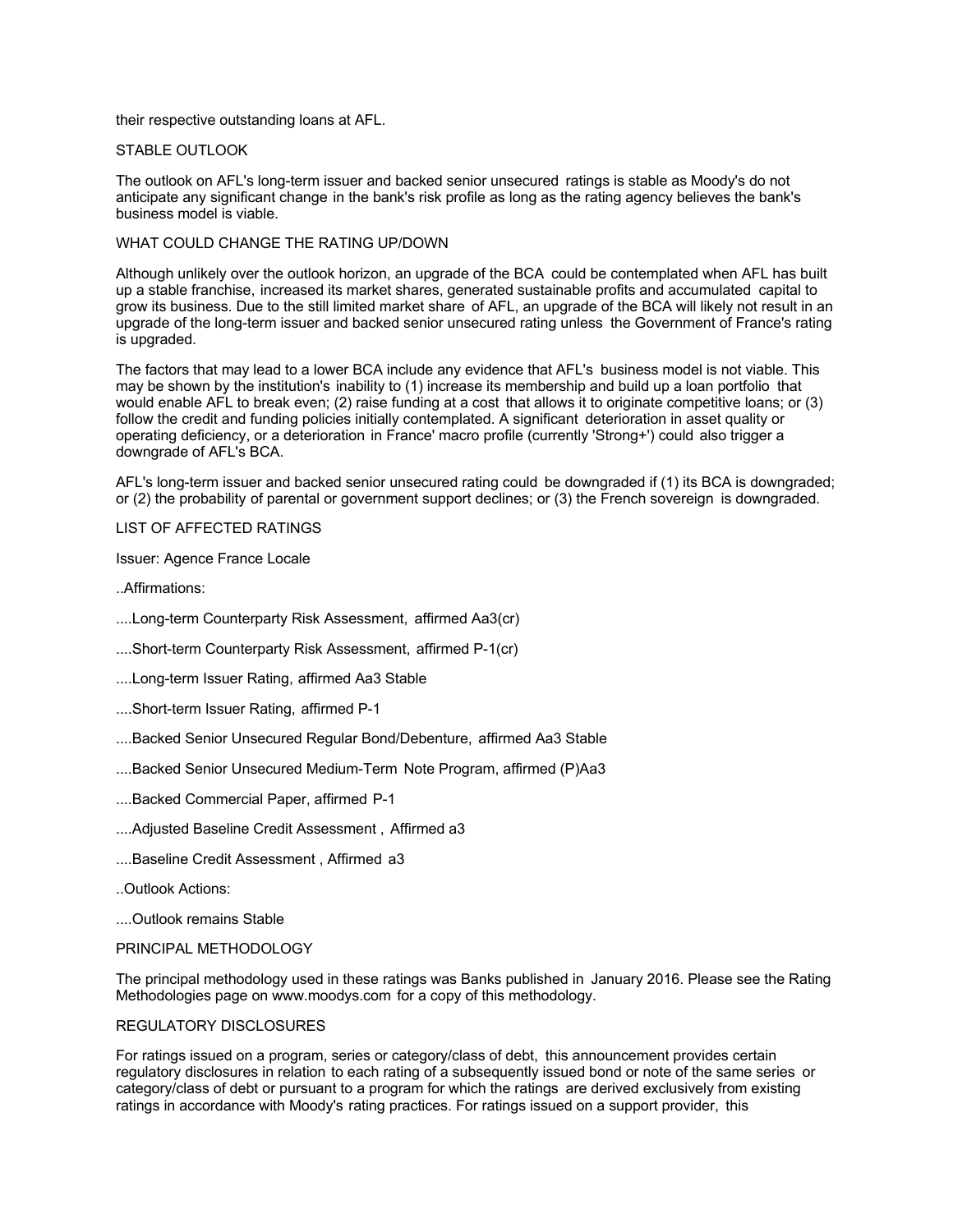announcement provides certain regulatory disclosures in relation to the credit rating action on the support provider and in relation to each particular credit rating action for securities that derive their credit ratings from the support provider's credit rating. For provisional ratings, this announcement provides certain regulatory disclosures in relation to the provisional rating assigned, and in relation to a definitive rating that may be assigned subsequent to the final issuance of the debt, in each case where the transaction structure and terms have not changed prior to the assignment of the definitive rating in a manner that would have affected the rating. For further information please see the ratings tab on the issuer/entity page for the respective issuer on www.moodys.com.

For any affected securities or rated entities receiving direct credit support from the primary entity(ies) of this credit rating action, and whose ratings may change as a result of this credit rating action, the associated regulatory disclosures will be those of the guarantor entity. Exceptions to this approach exist for the following disclosures, if applicable to jurisdiction: Ancillary Services, Disclosure to rated entity, Disclosure from rated entity.

Regulatory disclosures contained in this press release apply to the credit rating and, if applicable, the related rating outlook or rating review.

Please see www.moodys.com for any updates on changes to the lead rating analyst and to the Moody's legal entity that has issued the rating.

Please see the ratings tab on the issuer/entity page on www.moodys.com for additional regulatory disclosures for each credit rating.

Yasuko Nakamura VP - Senior Credit Officer Financial Institutions Group Moody's France SAS 96 Boulevard Haussmann Paris 75008 France JOURNALISTS: 44 20 7772 5456 SUBSCRIBERS: 44 20 7772 5454

Nicholas Hill MD - Banking Financial Institutions Group JOURNALISTS: 44 20 7772 5456 SUBSCRIBERS: 44 20 7772 5454

Releasing Office: Moody's Investors Service Ltd. One Canada Square Canary Wharf London E14 5FA United Kingdom JOURNALISTS: 44 20 7772 5456 SUBSCRIBERS: 44 20 7772 5454



© 2016 Moody's Corporation, Moody's Investors Service, Inc., Moody's Analytics, Inc. and/or their licensors and affiliates (collectively, "MOODY'S"). All rights reserved.

CREDIT RATINGS ISSUED BY MOODY'S INVESTORS SERVICE, INC. AND ITS RATINGS AFFILIATES ("MIS") ARE MOODY'S CURRENT OPINIONS OF THE RELATIVE FUTURE CREDIT RISK OF ENTITIES, CREDIT COMMITMENTS, OR DEBT OR DEBT-LIKE SECURITIES, AND CREDIT RATINGS AND RESEARCH PUBLICATIONS PUBLISHED BY MOODY'S ("MOODY'S PUBLICATIONS") MAY INCLUDE MOODY'S CURRENT OPINIONS OF THE RELATIVE FUTURE CREDIT RISK OF ENTITIES, CREDIT COMMITMENTS, OR DEBT OR DEBT-LIKE SECURITIES. MOODY'S DEFINES CREDIT RISK AS THE RISK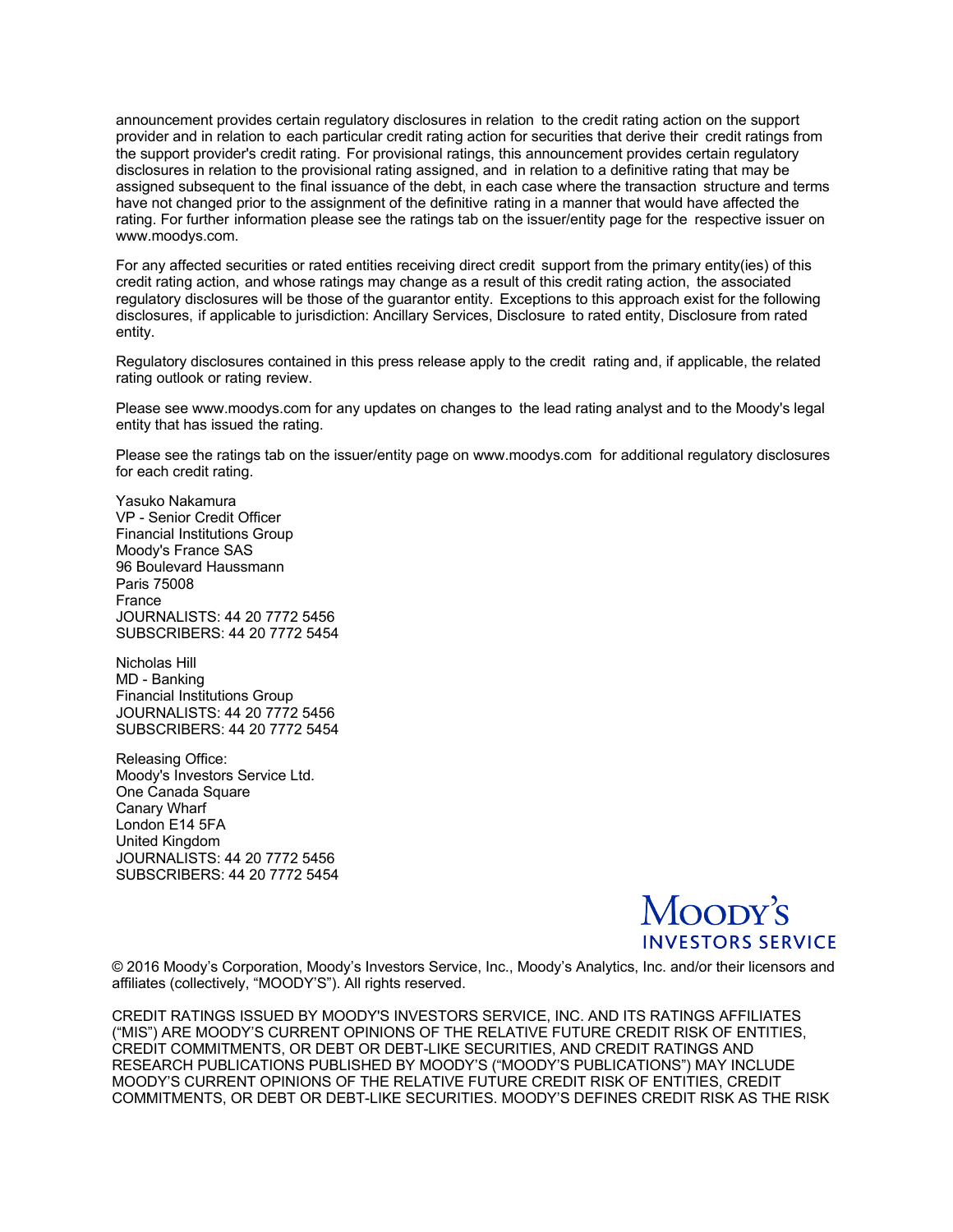THAT AN ENTITY MAY NOT MEET ITS CONTRACTUAL, FINANCIAL OBLIGATIONS AS THEY COME DUE AND ANY ESTIMATED FINANCIAL LOSS IN THE EVENT OF DEFAULT. CREDIT RATINGS DO NOT ADDRESS ANY OTHER RISK, INCLUDING BUT NOT LIMITED TO: LIQUIDITY RISK, MARKET VALUE RISK, OR PRICE VOLATILITY. CREDIT RATINGS AND MOODY'S OPINIONS INCLUDED IN MOODY'S PUBLICATIONS ARE NOT STATEMENTS OF CURRENT OR HISTORICAL FACT. MOODY'S PUBLICATIONS MAY ALSO INCLUDE QUANTITATIVE MODEL-BASED ESTIMATES OF CREDIT RISK AND RELATED OPINIONS OR COMMENTARY PUBLISHED BY MOODY'S ANALYTICS, INC. CREDIT RATINGS AND MOODY'S PUBLICATIONS DO NOT CONSTITUTE OR PROVIDE INVESTMENT OR FINANCIAL ADVICE, AND CREDIT RATINGS AND MOODY'S PUBLICATIONS ARE NOT AND DO NOT PROVIDE RECOMMENDATIONS TO PURCHASE, SELL, OR HOLD PARTICULAR SECURITIES. NEITHER CREDIT RATINGS NOR MOODY'S PUBLICATIONS COMMENT ON THE SUITABILITY OF AN INVESTMENT FOR ANY PARTICULAR INVESTOR. MOODY'S ISSUES ITS CREDIT RATINGS AND PUBLISHES MOODY'S PUBLICATIONS WITH THE EXPECTATION AND UNDERSTANDING THAT EACH INVESTOR WILL, WITH DUE CARE, MAKE ITS OWN STUDY AND EVALUATION OF EACH SECURITY THAT IS UNDER CONSIDERATION FOR PURCHASE, HOLDING, OR SALE. MOODY'S CREDIT RATINGS AND MOODY'S PUBLICATIONS ARE NOT INTENDED FOR USE BY RETAIL INVESTORS AND IT WOULD BE RECKLESS AND INAPPROPRIATE FOR RETAIL INVESTORS TO USE MOODY'S CREDIT RATINGS OR MOODY'S PUBLICATIONS WHEN MAKING AN INVESTMENT DECISION. IF IN DOUBT YOU SHOULD CONTACT YOUR FINANCIAL OR OTHER PROFESSIONAL ADVISER.

ALL INFORMATION CONTAINED HEREIN IS PROTECTED BY LAW, INCLUDING BUT NOT LIMITED TO, COPYRIGHT LAW, AND NONE OF SUCH INFORMATION MAY BE COPIED OR OTHERWISE REPRODUCED, REPACKAGED, FURTHER TRANSMITTED, TRANSFERRED, DISSEMINATED, REDISTRIBUTED OR RESOLD, OR STORED FOR SUBSEQUENT USE FOR ANY SUCH PURPOSE, IN WHOLE OR IN PART, IN ANY FORM OR MANNER OR BY ANY MEANS WHATSOEVER, BY ANY PERSON WITHOUT MOODY'S PRIOR WRITTEN CONSENT.

All information contained herein is obtained by MOODY'S from sources believed by it to be accurate and reliable. Because of the possibility of human or mechanical error as well as other factors, however, all information contained herein is provided "AS IS" without warranty of any kind. MOODY'S adopts all necessary measures so that the information it uses in assigning a credit rating is of sufficient quality and from sources MOODY'S considers to be reliable including, when appropriate, independent third- party sources. However, MOODY'S is not an auditor and cannot in every instance independently verify or validate information received in the rating process or in preparing the Moody's Publications.

To the extent permitted by law, MOODY'S and its directors, officers, employees, agents, representatives, licensors and suppliers disclaim liability to any person or entity for any indirect, special, consequential, or incidental losses or damages whatsoever arising from or in connection with the information contained herein or the use of or inability to use any such information, even if MOODY'S or any of its directors, officers, employees, agents, representatives, licensors or suppliers is advised in advance of the possibility of such losses or damages, including but not limited to: (a) any loss of present or prospective profits or (b) any loss or damage arising where the relevant financial instrument is not the subject of a particular credit rating assigned by MOODY'S.

To the extent permitted by law, MOODY'S and its directors, officers, employees, agents, representatives, licensors and suppliers disclaim liability for any direct or compensatory losses or damages caused to any person or entity, including but not limited to by any negligence (but excluding fraud, willful misconduct or any other type of liability that, for the avoidance of doubt, by law cannot be excluded) on the part of, or any contingency within or beyond the control of, MOODY'S or any of its directors, officers, employees, agents, representatives, licensors or suppliers, arising from or in connection with the information contained herein or the use of or inability to use any such information.

NO WARRANTY, EXPRESS OR IMPLIED, AS TO THE ACCURACY, TIMELINESS, COMPLETENESS, MERCHANTABILITY OR FITNESS FOR ANY PARTICULAR PURPOSE OF ANY SUCH RATING OR OTHER OPINION OR INFORMATION IS GIVEN OR MADE BY MOODY'S IN ANY FORM OR MANNER WHATSOEVER.

Moody's Investors Service, Inc., a wholly-owned credit rating agency subsidiary of Moody's Corporation ("MCO"), hereby discloses that most issuers of debt securities (including corporate and municipal bonds, debentures, notes and commercial paper) and preferred stock rated by Moody's Investors Service, Inc. have, prior to assignment of any rating, agreed to pay to Moody's Investors Service, Inc. for appraisal and rating